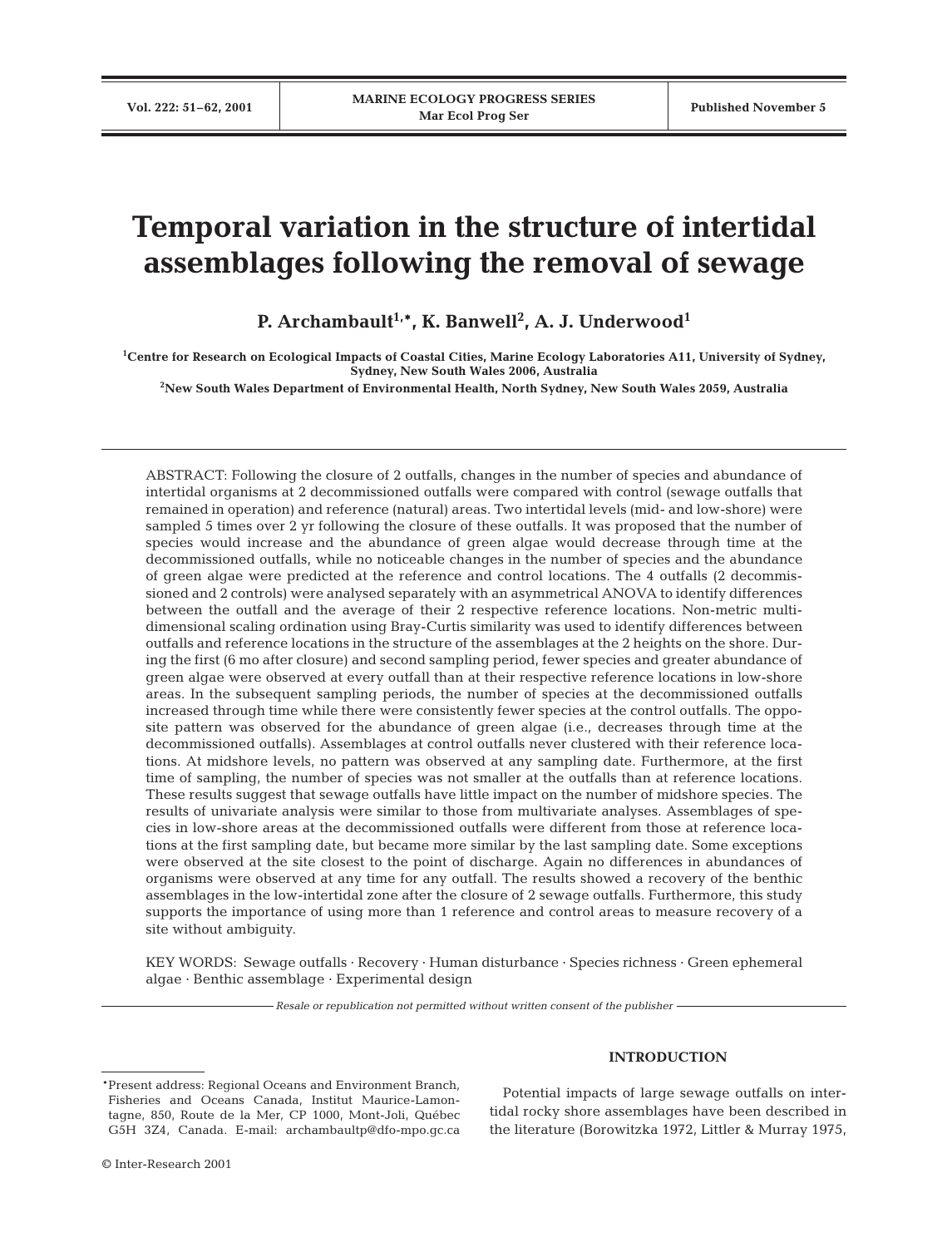Axelrad et al. 1981, Smith et al. 1981, May 1985, Fairweather 1990, López Gappa et al. 1990, 1993, Bellgrove et al. 1997). Outfalls discharging waste water of varying quality and volume have been shown to alter the structure of nearby assemblages (Borowitzka 1972, Fairweather 1990). Particular types of algae such as ephemeral green algae and animals such as *Serpulorbis squamigerus* (Littler & Murray 1975, Brown et al. 1990, Fairweather 1990, Bellgrove et al. 1997) have been described as occurring near outfalls.

Most studies on ecological impacts of sewage on marine assemblages have been comparisons between reference and affected locations (Borowitzka 1972, Littler & Murray 1975, Brown et al. 1990, Fairweather 1990, Chapman et al. 1995, Bellgrove et al. 1997) or before and after (Before After Control Impact—BACI design, Underwood 1991, 1992, 1994) the start of discharge (Roberts et al. 1998, Ajani et al. 1999, Smith et al. 1999). Relatively few studies have documented the recovery of benthic assemblages following the cessation of a long-standing discharge of sewage (Pearson & Rosenberg 1978, Smith et al. 1981). In the 32 mo after the cessation of the discharge of sewage into Kaneohe Bay, Hawaii, Smith et al. (1981) observed a large decline in the biomass of benthic animals, especially in the first year. They concluded that the response of those benthic assemblages to the diversion was very rapid. Furthermore, the authors assumed that the major role of the sewage was nutritional rather than toxic. This differs from many other studies, which have concluded that sewage has only negative effects (Fairweather 1990, López Gappa et al. 1990, Roberts et al. 1998).

Few studies have shown the full scale of these changes, with data gathered before the pollution ceased and through sufficient time until no observable differences between the previously polluted sites and reference sites were distinguishable. Further, despite improvements in sampling designs and analytical techniques to measure outcomes of disturbances (Eberhert & Thomas 1991, Underwood 1992, 1994, 1996), many recent studies (Calcagno et al. 1997, Calcagno et al. 1998, Taylor et al. 1998, Lopez-Rodriguez et al. 1999) remain poorly replicated and proper controls are commonly lacking. Recovery following cessation of a disturbance has to be measured as an interaction in time and space with an appropriate experimental design (Green 1979).

In 1991, 2 large metropolitan shoreline outfalls in the most heavily populated region of Australia (Sydney-Illawarra region) were closed (Otway 1995a). This provided an ideal opportunity for a spatially replicated investigation of the effects of the removal of sewage from rocky intertidal assemblages. This closure had largely been driven by public concerns about human health and the environment. The effects of sewage on intertidal assemblages had been studied at these outfalls before they were decommissioned (Borowitzka 1972, Fairweather 1990). Borowitzka (1972) observed a smaller number of algal species, especially Phaeophyceae and the Rhodophyceae, near an outfall than in reference locations. Green ephemeral algae (Ulvoid), which dominated rocky shores adjacent to outfalls, were studied by Fairweather (1990). The ulvoid mat reached 100% cover in many places near outfalls and abundances of animals were smaller than at reference locations. Generally, assemblages close to outfalls were dominated by early-stage colonising species.

From these studies and a study of the same locations by Banwell (1996, unpubl. data), it appears that sewage was the dominant factor determining the structure of intertidal assemblages near outfalls. Decommissioning of several local outfalls provided an excellent opportunity to examine this model for different assemblages near outfalls. We had reference locations where there were no outfalls and therefore no sewage. Assemblages in these locations represent background, 'undisturbed' shores, i.e. unaffected by the particular disturbance due to discharge of sewage. Outfalls to be decommissioned can be considered as replicates of the experimental treatment, but were analysed separately and the results compared. Outfalls that continued to discharge sewage provided replicated controls. This allowed tests of specific hypotheses about recovery of biota (to match the current situation in reference areas). The design also unconfounds changes due to decommissioning from any coincident background or natural changes, which would also affect controls. The rationale and logic of this experimental design have been discussed in detail by Chapman (1999) in the context of recovery of disturbed habitats.

# **METHODS**

**Study sites.** Four shore-line outfalls in the Sydney metropolitan region of New South Wales, Australia (Fig. 1) were studied. Two outfalls, North Head and Malabar, were to cease operation with the opening of new deepwater ocean outfalls (Otway 1995a). Two other outfalls at Potter Point and Bellambi, which were to continue to operate and discharge effluent near the shore, were selected as controls. The average (during dry season) daily flows of sewage through North Head, Malabar, Potter Point and Bellambi in 1991 were 295, 475, 46 and 20 Ml  $d^{-1}$ , respectively. The 4 outfalls received primary treatment with the exception of Bellembi during the dry season, where the effluent received an additional treatment with chemically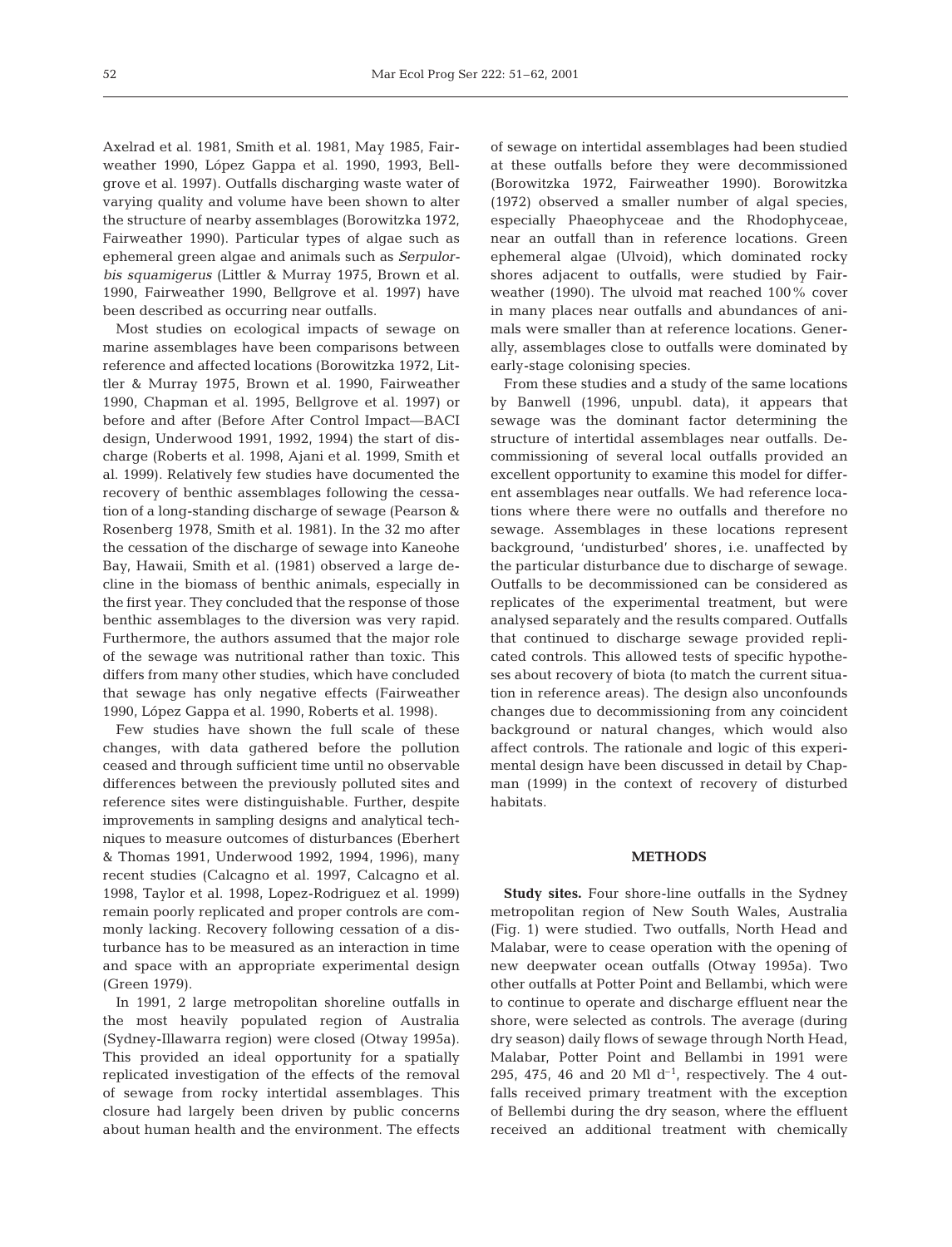assisted sedimentation. The depth of the discharge at North Head and Malabar was approximately 7 m below mean water level and just below the mean low tide level at Potter Point. The discharge pipe at Bellambi was exposed during low tide; effluent was discharged at the sea surface. More detail on sewage at each outfall is available in the Camp, Dresser & McKee International Inc. (CDM 1989) review and in Otway (1995a). For each region, 2 reference locations were selected to be as similar as possible to the outfall with respect to aspect, wave exposure, slope of the shore and geological features. Wherever possible, they were chosen to be either side of the outfall. The reference locations for North Head and Potter Point were both located north of the outfall (Fig. 1) because of restrictions of access and because there were no suitable locations to the south of the outfalls. Reference locations were approximately 600 and 1000 m from North Head and 400 and 5000 m from Potter Point. At Malabar, the reference locations were north and south of the outfall at 1300 and 1000 m, respectively. The north and south references at Bellambi were 300 and 500 m from the outfall. At 2 tidal heights (low- and midshore), 3 sites  $(4 \times 4 \text{ m})$  were randomly selected within each location. Sites were marked to ensure that the same areas were sub-sampled independently at later times. These sites were between 25 and 50 m from the point of discharge on each shore. Sampling was done 5 times between 1991 and 1993 (July/August 1991, 1992 and 1993, October/November 1991 and April/May 1992). Seasonal differences could not be analysed because there was only 1 sample in each season (Underwood 1993). The first samples were taken 6 mo after the sewage outfall ceased to be discharged. It was not possible to sample earlier because the construction of the new deep-water outfall was completed 10 mo ahead of schedule. During these 6 mo, however, effluent was released from the decommissioned outfalls when repairs and improvements were made. Sampling in July/August 1991 was therefore deemed to be 'before' decommissioning. There was no sampling in July/ August 1991 at Bellambi and no data were collected at the midshore level at this outfall at any time because there was no midshore habitat close to the outfall.

**Sampling.** Five randomly placed quadrats (50  $\times$ 50 cm) were sampled for intertidal assemblages at each site at each time. The percentage covers of algae and sessile animals in each quadrat were estimated from 100 regularly spaced points. Organisms under each point were recorded, and organisms seen but not recorded under a point were noted as present. Canopy-forming species were sampled first, then were moved to 1 side to sample the understorey. Organisms were identified to the greatest taxonomic resolution possible, but many groups, particularly red algae,



Fig. 1. Map of the coast of Sydney, New South Wales (NSW), Australia, showing the 4 regions and the positions of the locations sampled. \* Reference locations; arrows: outfalls

were hard to identify because individual species are not well known or documented in Australia (Clayton & King 1990). These groups were given common names to identify the particular morphotaxa. Specimens were collected to confirm field identifications. Motile animals found within the quadrats were all identified to species level and the numbers of individuals were recorded. Where numbers were too large to count, 5 small sub-quadrats  $(4.5 \times 4.5 \text{ cm})$  were counted and the numbers multiplied up to the area of the quadrat. No attempt was made to count small fast-moving animals such as amphipods.

**Statistical analysis.** *Univariate analyses:* Differences in the mean number of species in the low (Table 1) and midshore (Table 2) habitats and the mean percentage cover of green algae (Table 3) were analysed using an asymmetrical design to identify differences between the outfall and the average of the 2 reference locations (Underwood 1993, 1994, Glasby 1997). Recovery was measured as an interaction in time and space between the 2 decommissioned outfalls and their respective reference locations. Data for the 4 regions were analysed separately. Variances were homogeneous in all analyses (determined using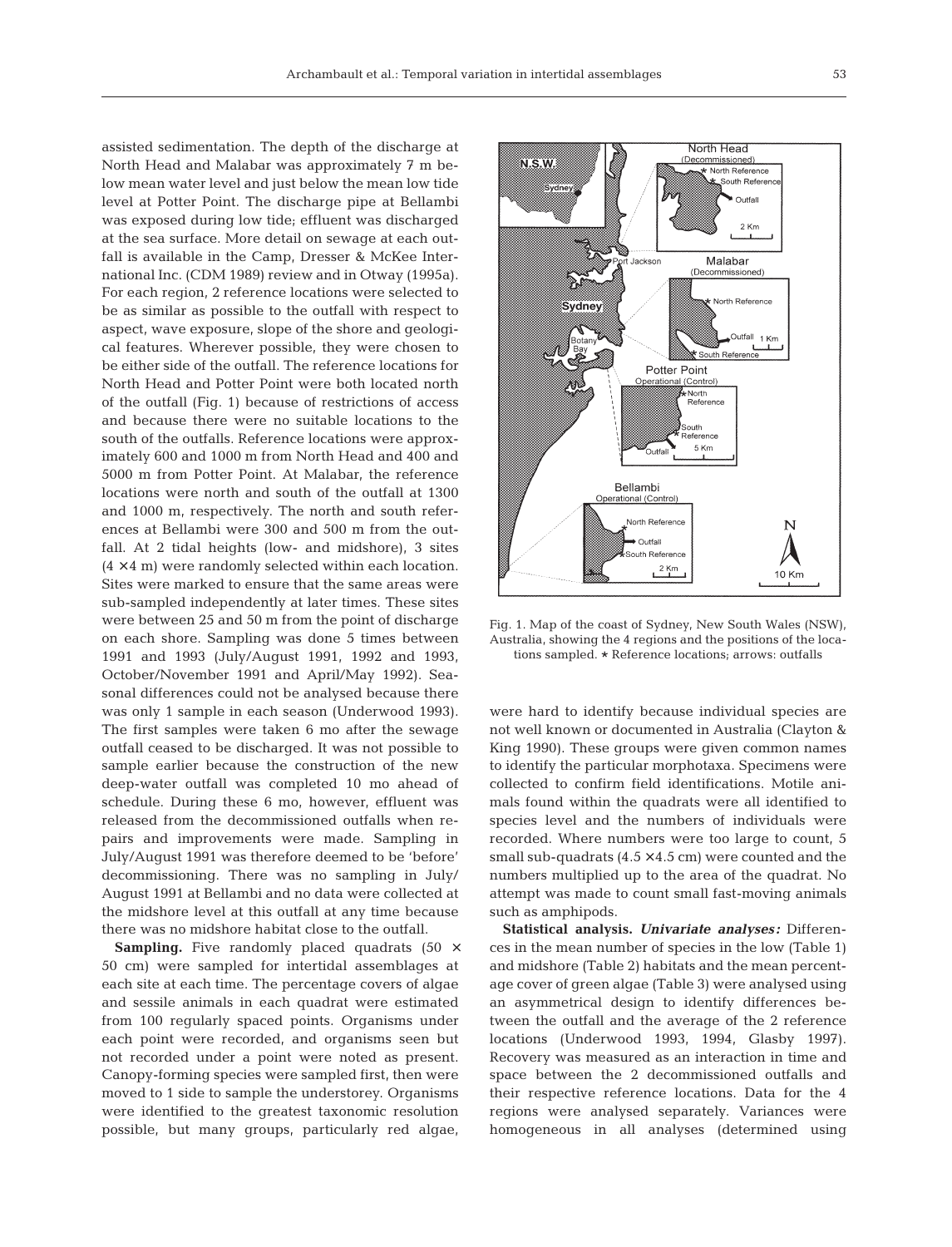Table 1. Asymmetrical ANOVA comparing the total number of species in low-shore habitats at different times at 3 sites at 1 outfall and 2 reference locations. The data from North Head were  $ln(x + 1)$  transformed. ns:  $p > 0.05$ ;  $p < 0.05$ ;  $p \le 0.01$ ; \*\*\*p  $\leq 0.001$ 

| Source of variation             |     | Decommissioned outfalls |             |     |              |             |     |                | Operational outfalls (controls) |        |                |        |                 |     |
|---------------------------------|-----|-------------------------|-------------|-----|--------------|-------------|-----|----------------|---------------------------------|--------|----------------|--------|-----------------|-----|
|                                 |     |                         | North Head  |     |              | Malabar     |     |                | Potter Point                    |        |                |        | Bellambi        |     |
|                                 | df  | MS                      | F           | p   | MS           | F           | p   | MS             | $\boldsymbol{F}$                | p      | df             | MS     | F               | p   |
| Location $(L)$                  | 2   |                         |             |     |              |             |     |                |                                 |        | $\overline{2}$ |        |                 |     |
| Outfall vs reference            |     | 24.94                   | 10.7        | ns  | 2954.24      | 19.96       | ns  | 8862.24 167.82 |                                 |        |                |        | 6084.44 1267.59 |     |
| Between references              |     | 2.33                    | 20.44       |     | 148.01       | 2.09        | ns  | 52.81          | 3.12                            | ns     |                | 4.8    | 0.07            | ns  |
| Time $(T)$                      | 4   | 1.19                    | 2.11        | ns  | 115.57       | 1.06        | ns  | 102.47         | 5.09                            | $\ast$ | 3              | 14.16  | 2.07            | ns  |
| $T \times L$                    | 8   |                         |             |     |              |             |     |                |                                 |        | 6              |        |                 |     |
| $T \times$ outfall vs reference | 4   | 0.84                    | 2.85        | ns  | 149.72       | 2.21        | ns  | 39.62          | 2.21                            | ns     | 3              | 3.24   | 0.31            | ns  |
| $T \times$ between references   | 4   | 0.29                    | 5.2         | **  | 67.84        | 1.87        | ns  | 0.64           | 0.04                            | ns     | 3              | 10.4   | 0.86            | ns  |
| Sites (location)                | 6   |                         |             |     |              |             |     |                |                                 |        | 6              |        |                 |     |
| Sites (outfall)                 | 2   |                         | 9.14 176.84 | *** | 341.85 56.08 |             | *** | 95.52          | 14.62                           | ***    | 2              | 120.98 | 69.05           |     |
| Sites (references)              | 4   | 0.11                    | 2.2         | ns  |              | 70.81 11.62 | *** | 16.91          | 2.59                            | $\ast$ | 4              | 219.11 | 22.66           | *** |
| $T \times$ sites (L)            | 24  |                         |             |     |              |             |     |                |                                 |        | 18             |        |                 |     |
| $T \times$ sites (outfall)      | 8   | 0.61                    | 11.75       | *** | 21.75        | 3.57        | *** | 8.25           | 1.26                            | ns     | 6              | 0.84   | 0.26            | ns  |
| $T \times$ sites (references)   | 16  | 0.06                    | 1.09        | ns  | 36.25        | 5.95        | *** | 17.27          | 2.64                            | ***    | 12             | 12.06  | 3.8             | *** |
| Residual                        | 180 | 0.05                    |             |     | 6.1          |             |     | 6.53           |                                 |        | 144            | 3.17   |                 |     |
| Total                           | 224 |                         |             |     |              |             |     |                |                                 |        | 179            |        |                 |     |

Cochran's *C*-test) except in 2 cases where the total number of species in the low- and midshore for North Head were  $ln(x + 1)$  transformed to achieve homogeneity. In addition, Student-Newman-Keuls (SNK) tests were done on appropriate means, so that differences could be identified in relation to the specified hypotheses.

*Multivariate analyses:* Differences in the structure of whole assemblages among the 3 locations in each region were identified by non-metric multi-dimensional scaling (nMDS) ordination on untransformed data, using the Bray-Curtis similarity measure (Clarke 1993). The centroid of the 5 quadrats in each site was used to evaluate the dissimilarity. Following the univariate analyses, it was decided to use only July/ August 1991 and July/August 1993 in the analyses on total number of species in the low- and midshore (see 'Results' section. Analysis of similarities (ANOSIM) testes for differences in the composition of assemblages and is a procedure that cannot handle experimental designs with more than 2 factors (Clarke 1993) and therefore was not used here. To test predictions

Table 2. Asymmetrical ANOVA comparing the total number of species in the midshore habitats at 5 different times, at 3 sites at 1 outfall and 2 reference locations for each outfall sampled. The data from North Head were ln(*x* + 1) transformed. ns: p > 0.05;  $*p < 0.05$ ;  $* p \le 0.01$ ;  $* * p \le 0.001$ 

| Source of variation             |                |      | Decommissioned outfalls | Operational outfalls (controls) |         |          |                     |        |                  |        |
|---------------------------------|----------------|------|-------------------------|---------------------------------|---------|----------|---------------------|--------|------------------|--------|
|                                 |                |      | North Head              |                                 | Malabar |          | <b>Potter Point</b> |        |                  |        |
|                                 | df             | MS   | $\overline{F}$          | p                               | MS      | $\cal F$ | p                   | MS     | $\boldsymbol{F}$ | p      |
| Location (L)                    | $\overline{2}$ |      |                         |                                 |         |          |                     |        |                  |        |
| Outfall vs reference            |                | 2.81 | 10.43                   | ns                              | 3.38    | 0.08     | ns                  | 0.27   | 0.02             | ns     |
| Between references              | $\mathbf{1}$   | 0.27 | 1.21                    | ns                              | 41.61   | 5.97     | ns                  | 12.33  | 2.42             | ns     |
| Time (T)                        | 4              | 1.98 | 0.91                    | ns                              | 33.62   | 0.65     | ns                  | 9.47   | 0.64             | ns     |
| $T \times L$                    | 8              |      |                         |                                 |         |          |                     |        |                  |        |
| $T \times$ outfall vs reference | 4              | 1.04 | 0.31                    | ns                              | 93.26   | 9.88     | $\ast$              | 14.49  | 0.98             | ns     |
| $T \times$ between references   | $\overline{4}$ | 3.3  | 23.96                   | ***                             | 9.44    | 1.3      | ns                  | 14.74  | 2.3              | ns     |
| Sites (location)                | 6              |      |                         |                                 |         |          |                     |        |                  |        |
| Sites (outfall)                 | 2              | 8.03 | 134.98                  | ***                             | 31.21   | 18.1     | $***$               | 239.77 | 120.69           | ***    |
| Sites (References)              | 4              | 0.22 | 3.72                    | $* *$                           | 6.97    | 4.04     | $* *$               | 5.09   | 2.56             | $\ast$ |
| $T \times$ sites (L)            | 24             |      |                         |                                 |         |          |                     |        |                  |        |
| $T \times$ sites (outfall)      | 8              | 1.52 | 25.4                    | ***                             | 5.21    | 3.02     | $* *$               | 24.64  | 12.4             | ***    |
| $T \times$ sites (references)   | 16             | 0.14 | 2.3                     | $* *$                           | 7.24    | 4.2      | ***                 | 6.41   | 3.23             | ***    |
| Residual                        | 180            | 0.06 |                         |                                 | 1.72    |          |                     | 1.99   |                  |        |
| Total                           | 224            |      |                         |                                 |         |          |                     |        |                  |        |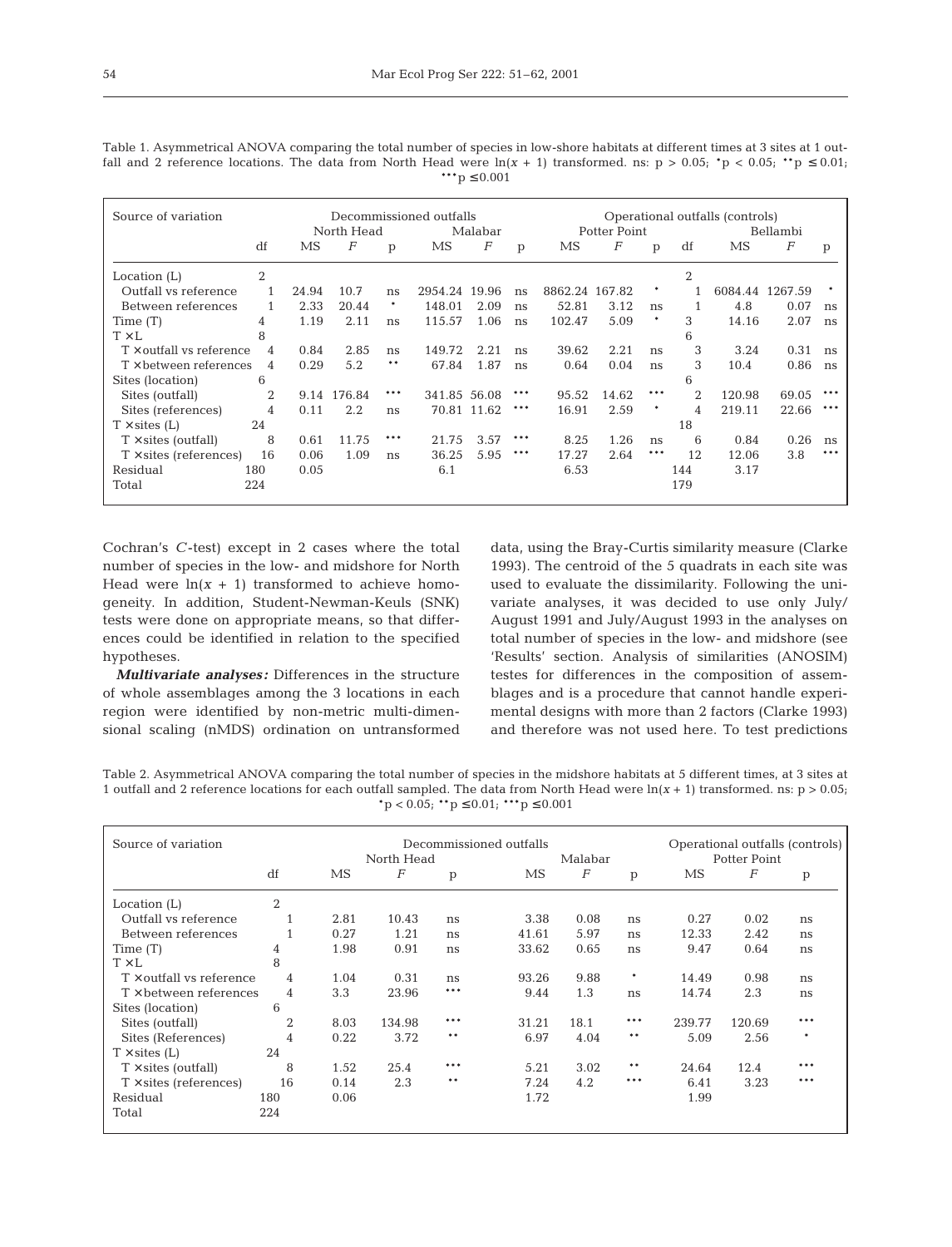

Fig. 2. Mean (+SE) number of species through time in low-shore habitats for each site at the outfall (black column), and north (white column) and south (hashed column) reference locations. North Head and Malabar are the 2 experimental regions, i.e. where the outfall was decommissioned. No data could be collected at Bellambi in July/ August 1991. The site closest to the point of discharge at the outfalls is the left black column for each sampling time

about the assemblages and interactions through time and space, percentage dissimilarities were calculated between locations for the 2 times. Percentage dissimilarities were evaluated only for the nMDS ordinations showing a specific pattern. If the 2 decommissioned outfall locations were recovering through time, there should be a decrease in percentage dissimilarities between the outfall and the reference locations through time. This would indicate that assemblages at outfall locations were becoming more similar to those at the reference locations. It was predicted that the non-decommissioned outfall locations were going to stay largely dissimilar from their reference locations through time. One site at each of North Head and Malabar outfalls (the site closest to the point of discharge on each shore) had to be excluded from the evaluation of the percentage dissimilarity because the site was considerably disturbed by recreational fishermen (Banwell 1996) throughout the study. Banwell (1996) observed that fishermen kept these 2 outfall sites clear

Table 3. Asymmetrical ANOVA comparing the total percentage cover of green algae in low-shore habitats at different times at 3 sites at 1 outfall and 2 reference locations for each outfall sampled. ns:  $p > 0.05$ ;  $\rightarrow p < 0.05$ ;  $\rightarrow p \le 0.001$ 

| Source of variation             |     | Decommissioned outfalls |                  |        |         |                  |              | Operational outfalls (controls) |                  |     |          |           |                  |     |
|---------------------------------|-----|-------------------------|------------------|--------|---------|------------------|--------------|---------------------------------|------------------|-----|----------|-----------|------------------|-----|
|                                 |     |                         | North Head       |        | Malabar |                  | Potter Point |                                 |                  |     | Bellambi |           |                  |     |
|                                 | df  | MS                      | $\boldsymbol{F}$ | p      | MS      | $\boldsymbol{F}$ | p            | MS                              | $\boldsymbol{F}$ | p   | df       | <b>MS</b> | $\boldsymbol{F}$ | p   |
| Location $(L)$                  | 2   |                         |                  |        |         |                  |              |                                 |                  |     | 2        |           |                  |     |
| Outfall vs reference            |     | 18611.6                 | 458.87           | $\ast$ | 260257  | 7.79             | ns           | 1004039                         | 92.5             | ns  |          | 532110    | 277.7            | ۰   |
| Between references              |     | 40.56                   | 0.01             | ns     | 33391   | 101.73           | ***          | 10855                           | 3.92             | ns  |          | 1916      | 1.52             | ns  |
| Time(T)                         | 4   | 7644.6                  | 1.73             | ns     | 22862   | 2.65             | ns           | 13206                           | 3.97             | ۰   | 3        | 5047      | 1.79             | ns  |
| $T \times L$                    | 8   |                         |                  |        |         |                  |              |                                 |                  |     | 6        |           |                  |     |
| $T \times$ outfall vs reference | 4   | 6698.5                  | 3.17             | ns     | 12100   | 2.35             | ns           | 5079                            | 3.24             | ns  | 3        | 5337      | 18               | ٠   |
| $T \times$ between references   | 4   | 2115.8                  | 0.69             | ns     | 5139    | 8.17             | ***          | 1570                            | 2.48             | ns  | 3        | 297       | 0.93             | ns  |
| Sites (location)                | 6   |                         |                  |        |         |                  |              |                                 |                  |     | 6        |           |                  |     |
| Sites (outfall)                 | 2   | 156226.7                | 194.61           | ***    | 16437   | 31.7             | ***          | 7362                            | 17.83            | *** | 2        | 109997    | 1393             | *** |
| Sites (references)              | 4   | 3967.4                  | 4.94             | ***    | 328     | 0.63             | ns           | 2767                            | 6.7              | *** | 4        | 1257      | 15.92            | *** |
| $T \times$ sites (L)            | 24  |                         |                  |        |         |                  |              |                                 |                  |     | 18       |           |                  |     |
| $T \times$ sites (outfall)      | 8   | 4903.1                  | 6.11             | ***    | 8155    | 15.73            | ***          | 1501                            | 3.64             | *** | 6        | 7540      | 95.51            | *** |
| $T \times$ sites (references)   | 16  | 3045.9                  | 3.79             | ***    | 629     | 1.21             | ns           | 632                             | 1.53             | ns  | 12       | 318       | 4.02             | *** |
| Residual                        | 180 | 802.8                   |                  |        | 518     |                  |              | 413                             |                  |     | 144      | 79        |                  |     |
| Total                           | 224 |                         |                  |        |         |                  |              |                                 |                  |     | 179      |           |                  |     |
|                                 |     |                         |                  |        |         |                  |              |                                 |                  |     |          |           |                  |     |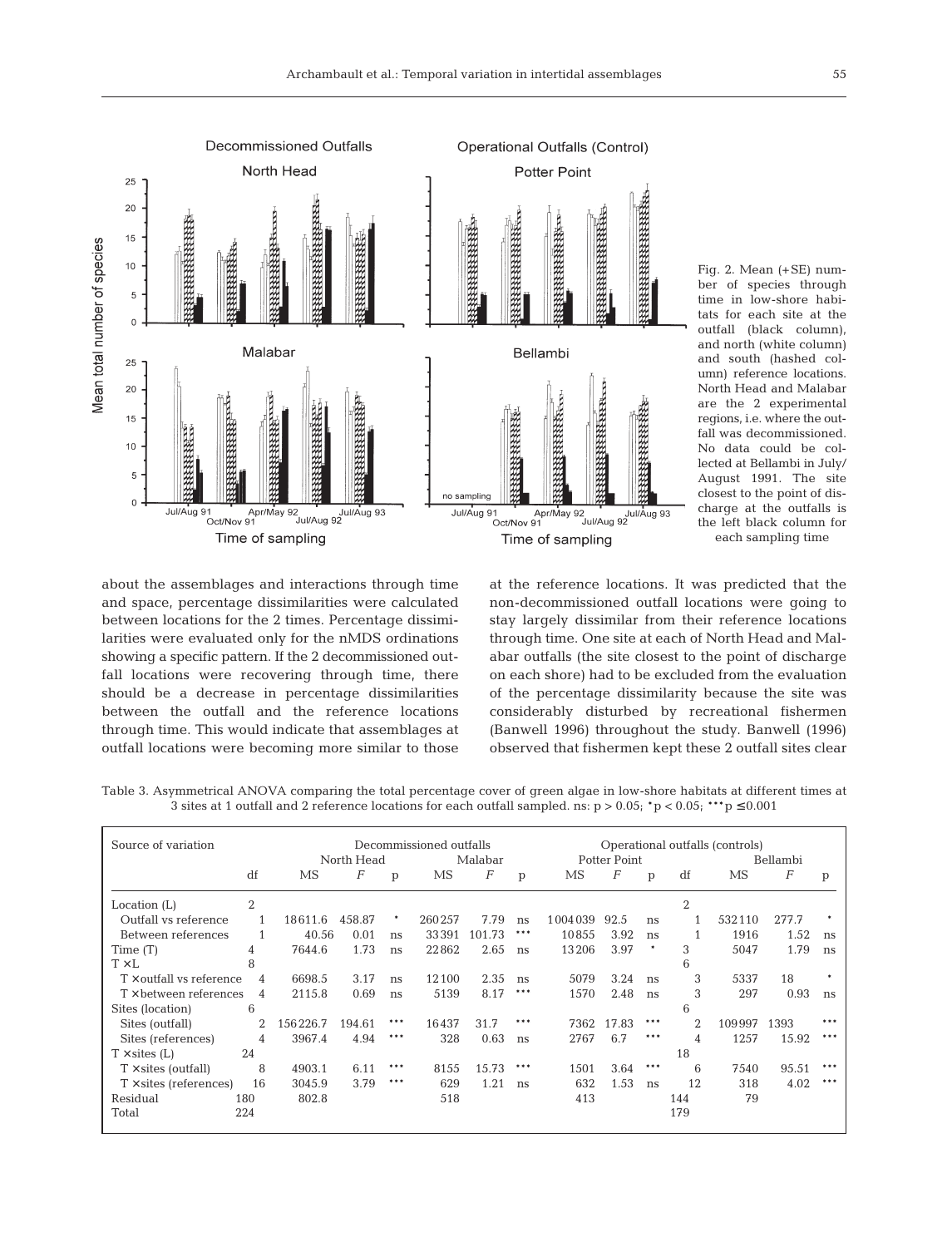

Fig. 3. Mean (+SE) percentage cover of green algae through time in low-shore habitats for each site at the outfall (black column), and north (white column) and south (hashed column) reference locations. North Head and Malabar are the 2 experimental regions, i.e., where the outfall was decommissioned. No data could be collected at Bellambi in July/August 1991. The site closest to the point of discharge at the outfalls is the left black column for each sampling time. The data illustrated here include canopy and understorey algae

of algae to increase their safety while standing there. This disturbance has been shown experimentally (Banwell 1996) to explain why there was no recovery in the number of species at these 2 sites. The great abundance of green ephemeral algae at these sites suggested that these sites are frequently disturbed. Human trampling (Brosnan & Crumrine 1994, Banwell 1996) and baits harvested by fishermen have been shown to modify assemblages on rocky shores, including in New South Wales (Underwood & Kennelly 1990, Kingsford et al. 1991). This disturbance was major and these sites were clearly not appropriate to include in the design.

# **RESULTS**

Forty-six species of algae and 39 species of invertebrates were identified during this study (the most common species are listed in Table 4). Seven and 11 species decreased in their abundance at the decommissioned outfalls of North Head and Malabar, respectively. Decreases were mainly of ephemeral and opportunistic species (e.g. Chlorophycae). At least 7 species were never recorded at the outfalls throughout the experiment. More species increased than decreased in abundance at the decommissioned outfalls. Species that increased were mostly Phaeophyta and Rhodyphyta algae. Many, particularly Phaeophyta, were not present in July/August 1991, but recruited and increased in number of species and in abundance during

the experiment. Twenty-one (North Head) and 15 (Malabar) species increased their abundance at these 2 outfalls (Table 4).

#### **Univariate analyses**

# Low-shore areas

For the total number of species, there were significant interactions of time  $\times$  site within reference locations in the 2 control regions with the operational outfalls (Table 1, Fig. 2, Potter Point and Bellambi), but not at the outfall location. Thus, there was greater variability through time between reference sites than at outfall sites. Significant interactions of time  $\times$  site within the outfall locations were also identified in the 2 regions with decommissioned outfalls (Fig. 2). In the first and second samples, there were fewer species at all outfall locations (decommissioned and control) than at their respective reference locations. The total number of species remained smaller at the outfall locations than the reference locations in the control sets of data but increased through time at Malabar and North Head (decommissioned outfalls; Fig. 2). There were always significantly fewer species at the outfall site closer to the point of discharge than at the 2 others sites for North Head, Malabar and Potter Point (SNK tests on data in Fig. 2). These differences persisted for 2 yr. Because of the significance of interactions at the spatial scale of sites, there is no appropriate hypothesis for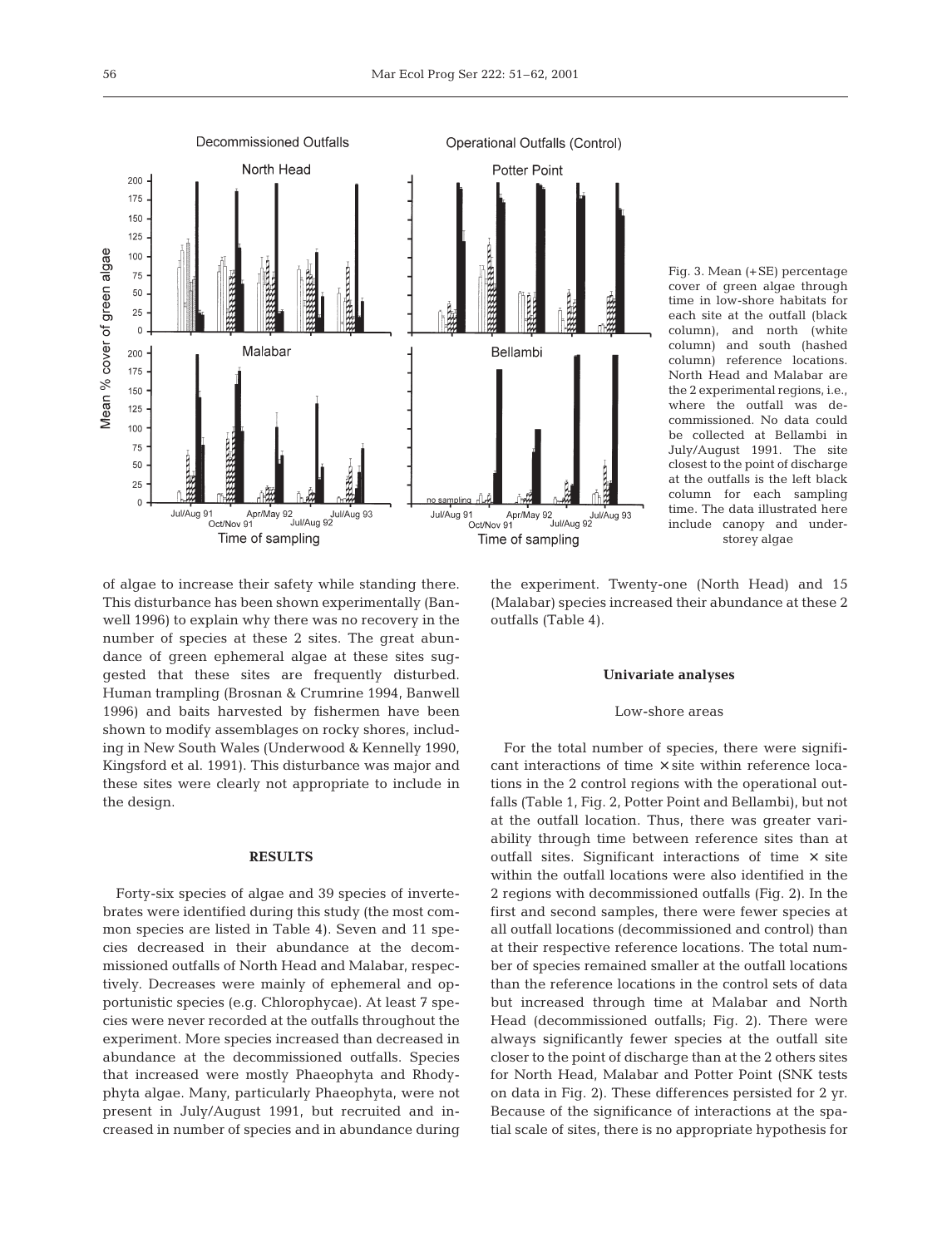examining interactions at the larger spatial scale of locations (Underwood 1992).

Asymmetrical analyses of mean total percentage cover of green algae showed a significant interaction of time  $\times$  site within outfalls in the 4 regions (Table 3). The total percentage cover of green algae was highly variable among outfall sites in 3 regions (North Head, Malabar and Bellambi). At North Head, the outfall site closest to the point of discharge had a large mean cover at all times. The other 2 sites at this outfall had a smaller cover of green algae than at most of the reference sites (Fig. 3). At Malabar, there was a greater percentage cover of green algae at the first sampling date at the 3 sites around the outfall than at any reference sites. Percentage cover decreased through time, but remained, generally greater at the outfall than at the reference sites, apart from the last date of sampling (July/August 1993; Fig. 3). Percentage cover at the outfall sites in the Potter Point region were always greater than at the respective reference sites. The same pattern was observed at the other control outfall (except for 1 site in July/August 1992 and 1993; Fig. 3). The abundance of green algae at the outfall site closest to the point of discharge at North Head was significantly greater than any outfall sites or reference sites for 4 times (except in July/August 1992; SNK tests).

# **Midshore areas**

Sewage had little effect on the number of midshore species. The total number of midshore species varied significantly through time and site within outfall and reference locations for the 3 regions (Table 2), but there were no patterns through time. There were more species at the first sampling date for the 2 decommissioned outfalls (Fig. 4). At Potter Point, there was no pattern of difference among sites at the outfall, nor among sites at the 2 reference locations. The number of species at the outfall site closest to the point of discharge was significantly smaller (SNK tests;  $p < 0.05$ , see data in Fig. 4) than at the 2 other outfall sites at Malabar and Potter Point.

#### **Multivariate analysis**

# Low-shore areas

The assemblages in the outfall sites closest to the point of discharge at North Head and Malabar differed from those in the 2 other sites at each of these outfalls in July/August 1991. In July/August 1993, assemblages at outfall sites tended to become more similar to

Table 4. Common species of macroalgae and animals that changed in abundance at the decommissioned outfalls, Malabar and North Head. Species that increased in abundance are labelled with an upward arrow (↑), species that decreased in abundance are labelled with a downward arrow  $($ ), and those that were not altered in abundance are represented by '='. Species not present at every time are labelled '×'. Biota found in mid- and low-shore habitats are combined in the table

| Species                                                                                                                                                                                                                                               | North Head<br>$=$ | Malabar | Species                                                                                                                                                                                                                                                                                                                                                                                                                                                                                                                        | North Head<br>$=$ | Malabar | $\times$ |
|-------------------------------------------------------------------------------------------------------------------------------------------------------------------------------------------------------------------------------------------------------|-------------------|---------|--------------------------------------------------------------------------------------------------------------------------------------------------------------------------------------------------------------------------------------------------------------------------------------------------------------------------------------------------------------------------------------------------------------------------------------------------------------------------------------------------------------------------------|-------------------|---------|----------|
| <b>Decreasing or equal</b><br>Cyanobacteria<br>Chaetomorpha aurea<br>Enteromorpha spp.<br>Ulva lactuca<br>Corallina officinalis<br>Gelidium pusillum<br>Littorina unifasciata<br>Siphonaria virgulata<br>Tesseropora rosea<br>Patelloida latistrigata |                   |         | <b>Mostly increasing</b><br>Cladophora spp.<br>Colpomenia sinuosa<br>Ectocarpus spp.<br>Petalonia fascia<br>Ralfsia verrucosa<br>Sargassum spp.<br>Ceramium spp.<br>Dictyothamnion sp.<br>Gigartina sp.<br>Gracilaria sp.<br>Hildenbrandia prototypus<br>Laurencia botyroides<br>Laurencia pinnosa<br><b>Encrusting Corallines</b><br>Polysiphonia spp.<br>Pterocladia capillacea<br>Cellana tramoserica<br>Class Polyplacophora<br>Galeolaria caespitosa<br>Kerquelenella sp.<br>Montfortula rugosa<br>Siphonaria denticulata |                   |         |          |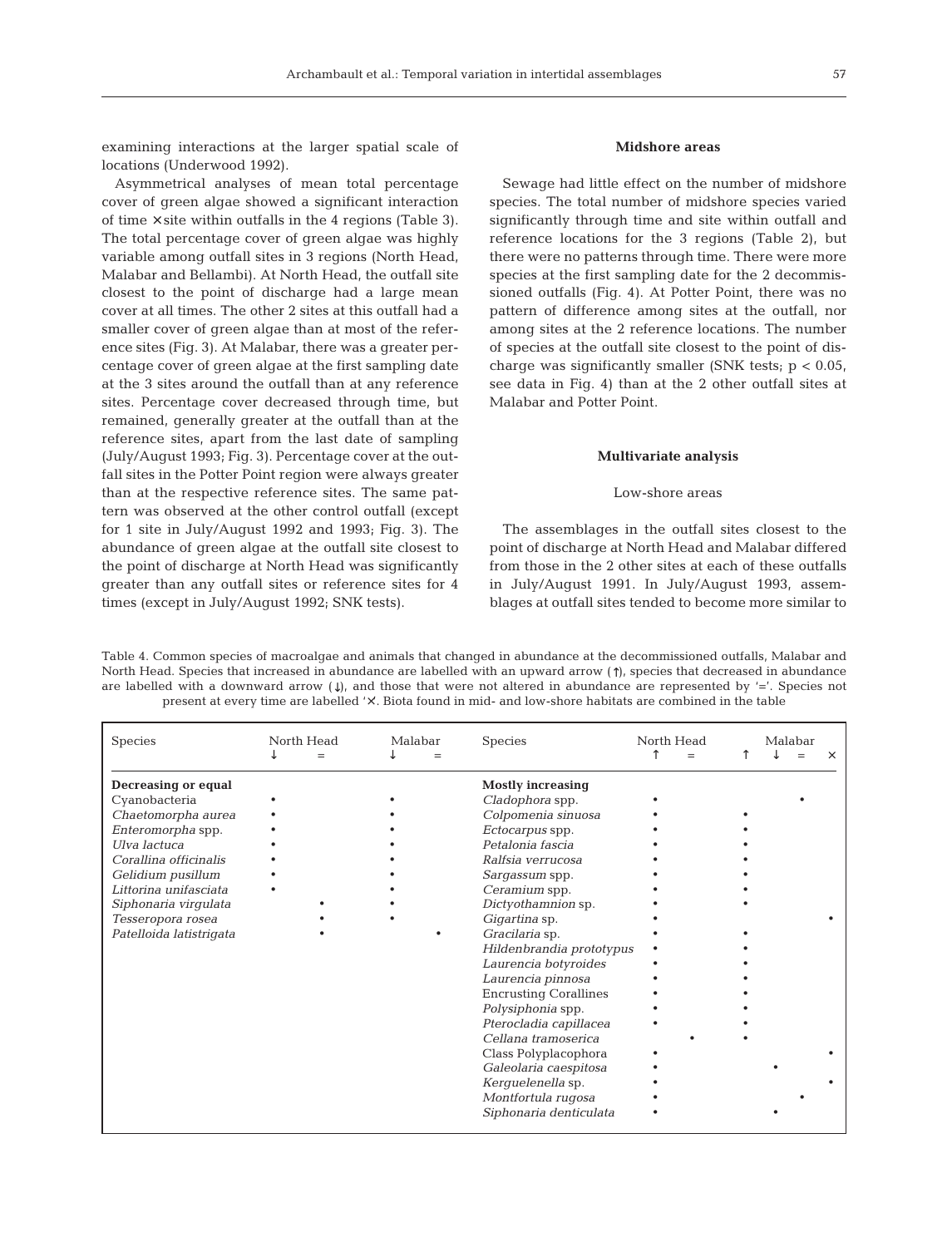

those at reference sites at North Head, but not at Malabar. At North Head, the assemblage in the outfall site closest to the pipe remained different, while the other 2 sites became similar to reference sites and clearly moved to be within the cluster of reference sites (Fig. 5a). The patterns in the 2 regions with decommissioned outfalls were supported by comparisons of the average percentage dissimilarities

among the 3 locations (Table 5). Percentage dissimilarities between the outfall location at North Head and the 2 reference locations were greater in July/August 1991 than the percentage dissimilarity between the 2 reference locations. The outfall differed from other places more than due to natural spatial variation. After 2 yr (July/August 1993), the outfall sites at North Head (the closest site to the point of discharge was removed from the analysis, see 'Methods') became less dissimilar from the northern (49%) and southern (61%) reference locations. Even after 2 yr of removal of sewage, the outfall location at Malabar stayed dissimilar from the reference locations (Table 5). This is also visible in the nMDS ordination (Fig. 5b)

There was a distinct separation of the outfall sites and all reference sites for



Fig. 4. Mean (+SE) number of species through time in midshore habitats for each site at the outfall (black column), and north (white column) and south (hashed column) reference locations. North Head and Malabar are the 2 experimental regions, i.e. with a decommissioned outfall. The site closest to the point of discharge at the outfalls is the left black column for each sampling time. No data were collected at Bellambi in midshore habitats

the 2 times at the operational outfalls, Potter Point and Bellambi (Fig. 5c,d). No changes through time were observed. Moreover, the percentage dissimilarities between outfall and reference locations tended to stay large and were always larger than the percentage dissimilarities between the relevant reference locations (Table 5).

Table 5. Percentage dissimilarity between locations in low-shore habitats at 2 different times for the 2 decommissioned outfalls (North Head, Malabar) and the 2 control outfalls (operational; Potter Point, Bellambi). The 2 times are the first sampling date after the closure of the outfalls and 2 yr after the closure, respectively. The first date at Bellambi was different from that at the other outfalls

|                                                              | Outfall-<br>Southern<br>reference | Outfall-<br>Northern<br>reference | Northern reference<br>Southern reference |
|--------------------------------------------------------------|-----------------------------------|-----------------------------------|------------------------------------------|
| <b>Decommissioned outfalls</b>                               |                                   |                                   |                                          |
| <b>North Head</b>                                            |                                   |                                   |                                          |
| Time 1                                                       | 69                                | 54                                | 43                                       |
| Time 5                                                       | 61                                | 49                                | 60                                       |
| <b>Malabar</b>                                               |                                   |                                   |                                          |
| Time 1                                                       | 69                                | 79                                | 68                                       |
| Time 5                                                       | 67                                | 81                                | 58                                       |
| <b>Operational outfalls (control)</b><br><b>Potter Point</b> |                                   |                                   |                                          |
| Time 1                                                       | 89                                | 92                                | 38                                       |
| Time 5                                                       | 86                                | 96                                | 46                                       |
| <b>Bellambi</b>                                              |                                   |                                   |                                          |
| Time 2                                                       | 92                                | 97                                | 64                                       |
| Time 5                                                       | 87                                | 83                                | 60                                       |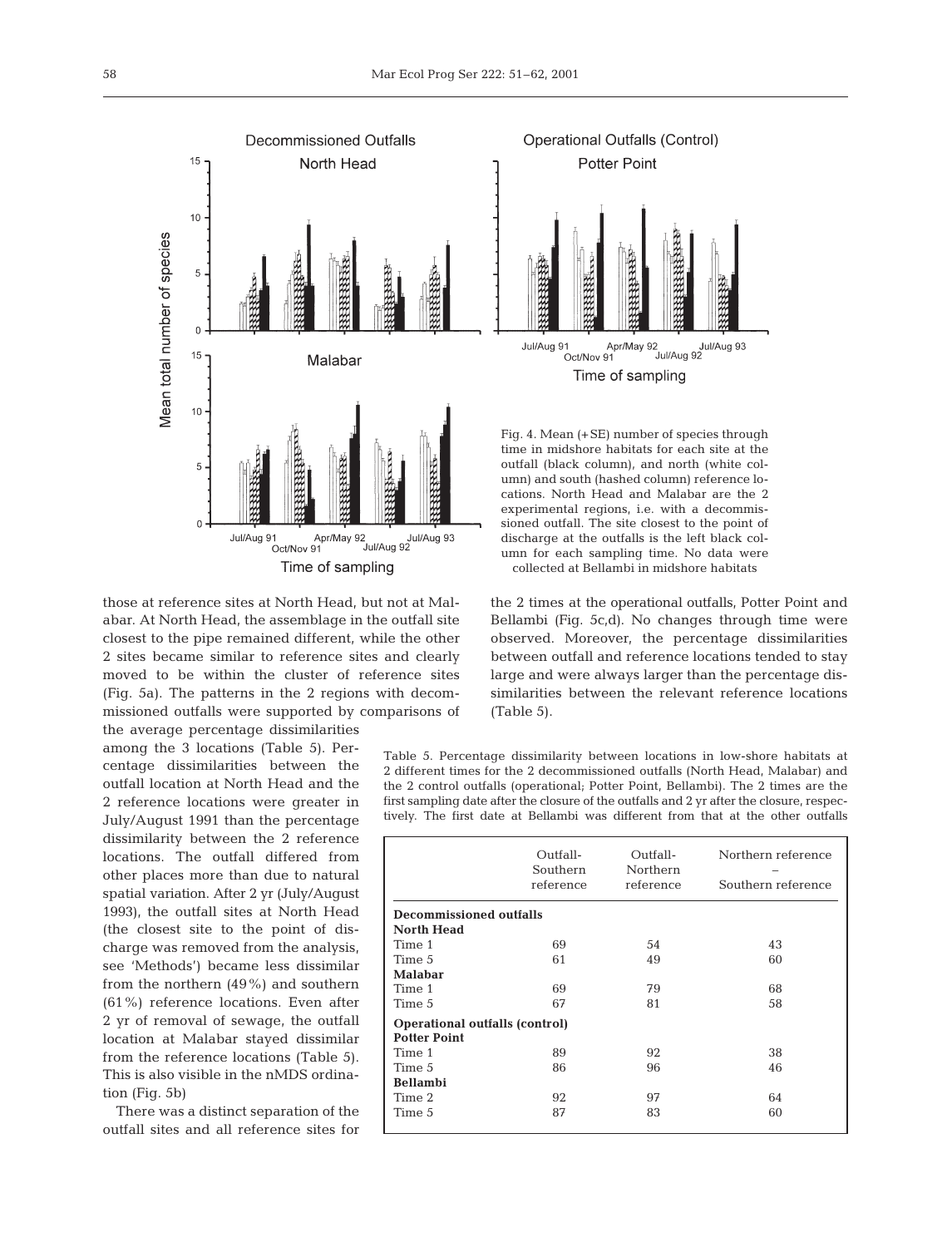#### **Midshore areas**

The nMDS ordinations comparing assemblages in the midshore at outfall and reference sites at North Head, Malabar and Potter Point showed no evidence of difference at any time (Fig. 5e to g). Symbols for all sites were interspersed in July/August 1991, suggesting no important impact of the effluent on the composition of the midshore assemblages. The sites at the outfall and reference locations were also interspersed in July/ August 1993 at North Head and Potter Point. It does, however, seem that the assemblages in reference locations in the 2 experimental regions where outfalls were decommissioned changed through time (Fig. 5f,g). Furthermore, at Malabar, the sites at the outfall location diverged from the sites at the reference locations and became less dissimilar from each other by July/August 1993.

# **DISCUSSION**

Recovery of benthic assemblages at 2 outfalls following decommissioning has been examined and compared with natural (reference) locations and with 2 operational (control) outfalls over a period of 24 mo. Numbers of species and percentage cover of green ephemeral algae changed through time at the decommissioned outfalls, but not at the reference nor at the control locations.

#### **Low-shore areas**

At the beginning of the study, assemblages at all 4 outfalls were different from those at the respective reference locations, despite there being great variability from site to site. These results are similar to those reported in other studies (Borowitzka 1972, Littler & Murray 1975, May 1985, Brown et al. 1990, Fairweather 1990, López Gappa et al. 1993). In July/August 1993, 2 yr after the closure of 2 outfalls, a clear increase in the number of species and a decrease in the percentage cover of green algae were observed at the 2 experimental outfall locations. Furthermore, the whole assemblage had changed. In contrast, assemblages, number of species and percentage cover of green algae at the control outfalls did not change throughout the

LOW-SHORE **MIDSHORE** North Head (Decommissioned)  $e)$ July/Aug 1991 Reference Outfall Ó  $\:$ stress  $0.10)$  $(s$ tress  $0.11$ **Malabar (Decommissioned)**  $\overline{h}$ f)  $\:$ stress 0.11)  $\:$ stress  $0.18)$ **Potter Point (Control)** c) ஂஂ g)  $\bullet$ (stress 0.05  $\:$ stress  $0.16)$ Bellambi (Control) d) ۰  $(stress 0.0)$ 

Fig. 5. Non-metric multi-dimensional scaling (nMDS) ordinations of assemblages of fauna and flora in quadrats  $(n = 5)$  for North Head (a,e), Malabar (b,f), Potter Point (c,g) and Bellambi (d) comparing composition of species at 3 low-shore sites (left graphs) and 3 midshore sites (right graphs) at the outfall (3 circles) and at 2 reference locations (6 diamonds). The empty symbols represent samples at July/August 1991 and the filled symbols at July/August 1993. Quadrats at each site have not been distinguished; thus, n = 5 per site. Note that the sample at Bellambi in October/November 1991 was used in the nMDS ordination because there was no sample at July/August 1991 and no data for mid-intertidal habitats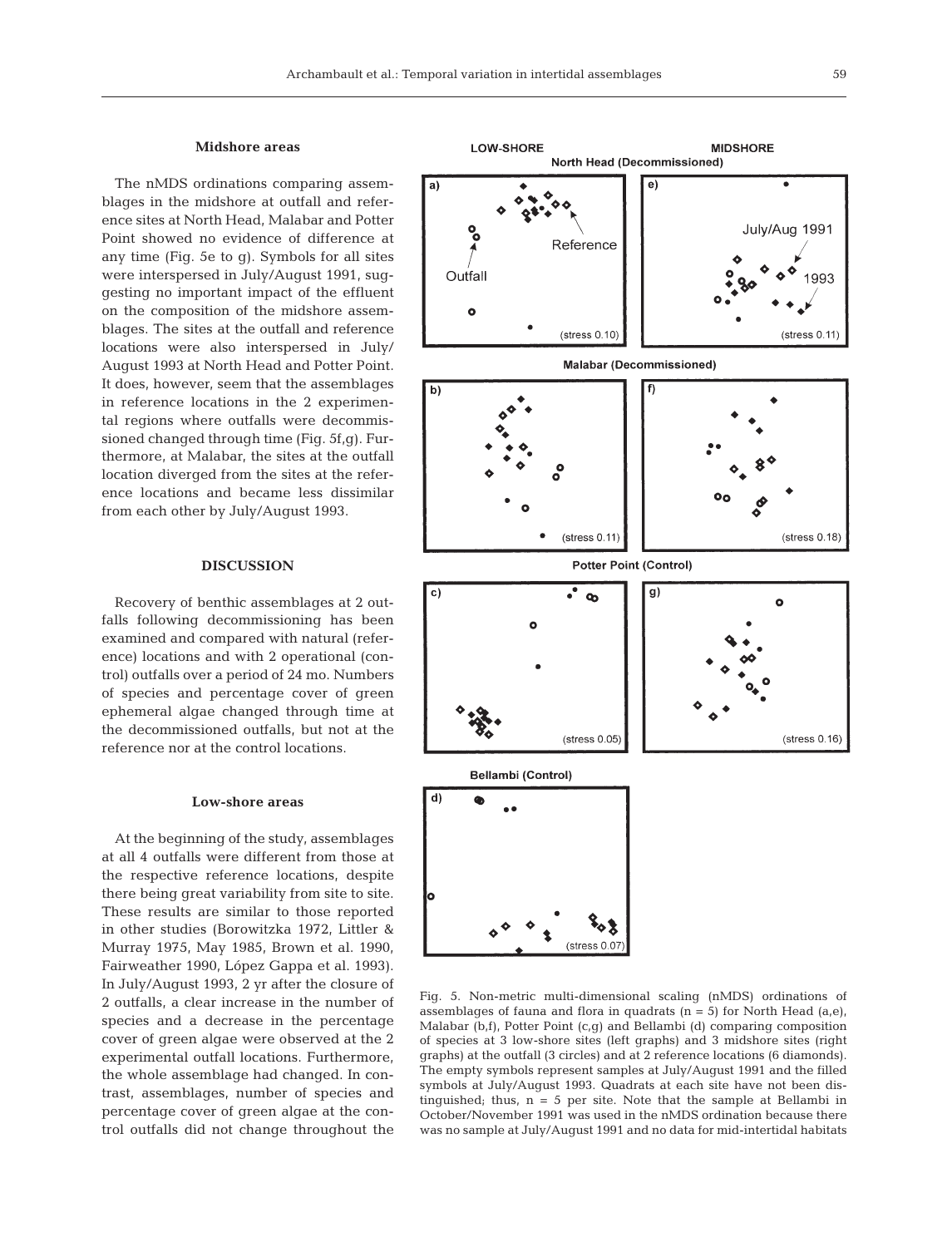study. The results from this study support the conclusions of the studies mentioned above and provided further evidence that sewage alters the structure of assemblages in low intertidal areas.

One or only a few species of algae occupied large areas of low-shore habitat near the outfall. Such extensive mats of macroalgae (mainly green algae) associated with discharges of sewage have been described (Borowitzka 1972, Littler & Murray 1975, May 1985, Soulsby et al. 1985, Fairweather 1990, Bellgrove et al. 1997). In this study, the percentage cover of green algae decreased dramatically at the 2 decommissioned outfalls but stayed very large at the 2 control outfalls and was small at the respective reference locations. In contrast, Soulsby et al. (1985) found that *Ulva* and Enteromorpha did not decrease in abundance following the closure of a sewage discharge. They suggested that the ambient nutrient regimen of the study area (Langstone Harbour, UK) naturally exceeded the requirements for growth of these macroalgae. This suggestion was supported by Montgomery et al. (1985), who showed that the nutrients in seawater entering Langstone Harbour could support the observed standing crop of macroalgae without the presence of the sewage outfall. In a long-term study, Smith et al. (1981) showed that the biomass of *Ulva* decreased and became less abundant after sewage was diverted at Kaneohe Bay, Hawaii. These and our results suggest that sewage outfalls provided the necessary amount of nutrients to enable these green algae to dominate the substratum. Many other models (e.g. the addition of freshwater, the abundance of grazers, rates of grazing by individual animals, etc.) must, however, be investigated before claiming that nutrients are the only factor controlling the abundance of green algae at sewage outfalls.

# **Midshore areas**

A different pattern was apparent at midshore habitats compared with low-shore habitats. No single effect was common to all outfalls. Similar numbers of species occurred at reference and outfall locations at all times (before and up to 2 yr after decommissioning) suggesting that the outfalls had little impact on organisms in midshore areas. Furthermore, the whole assemblages in outfall locations and their respective reference locations did not differ before the closure of the outfalls. There was no evidence that the midshore assemblages and number of species at the outfall locations differed significantly from those at reference locations. Spatial and temporal patterns were variable more among sites within any location than between locations (reference versus outfall or refer-

ence versus reference). This finding is in contrast with most of the studies (except Roberts & Scanes 2000) on the effects of sewage on subtidal and intertidal assemblages in New South Wales, most of which has shown a localised effect (May 1985, Fairweather 1990, Smith 1996). Underwood & Chapman (1996) observed a similar pattern to the results described here in subtidal habitats close to an outfall. Their study and the present study began between 4 and 6 mo after the closure of outfalls. Underwood & Chapman (1996) suggested that organisms were not stressed because wave action, tides and currents continuously removed effluents. In contrast, Roberts et al. (1998) described rapid changes (within 3 mo) following the discharge of sewage effluent in a similar subtidal habitat*.* Perhaps midshore organisms were not exposed as often or for as long as were organisms lower on the shore to effluents because all discharges were below low-tide levels. During high tide, the sewage would be diluted. Data before the outfalls were decommissioned indicate no persistent influence of sewage on midshore assemblages (unpubl. data)

# **Recovery**

The present study defined recovery as convergence of the various variables in affected locations to the values in reference locations. From this study, the overall conclusion is that recovery of assemblages occurred in most areas of the low-shore at North Head and Malabar outfalls following their decommissioning. At the 2 control outfalls, no changes were observed. In general, the detection of whether recovery has occurred can be problematic (Fairweather 1993, McDonald & Erickson 1994, Chapman 1999, Underwood & Chapman 1999, Underwood 2000) with regard to the time-course involved and the selection of the appropriate reference and control locations. Furthermore, the level of acceptable recovery has generally not been well defined. McDonald & Erickson (1994) highlighted the advantages of using bioequivalence to test whether recovery has occurred between treated areas and reference areas, but this procedure is not common in biological sciences. Moreover, studies designed to detect the influence of human activities must include replication at relevant spatial and temporal scales. This can be achieved by hierarchical sampling, with nested designs such as that used in this study (Underwood 1991, 1992, 1993, 2000). Data need not be collected before an impact, although it is better to be able to do so (Green 1979, Underwood 1994). When it is impossible to collect prior data, subsequent samples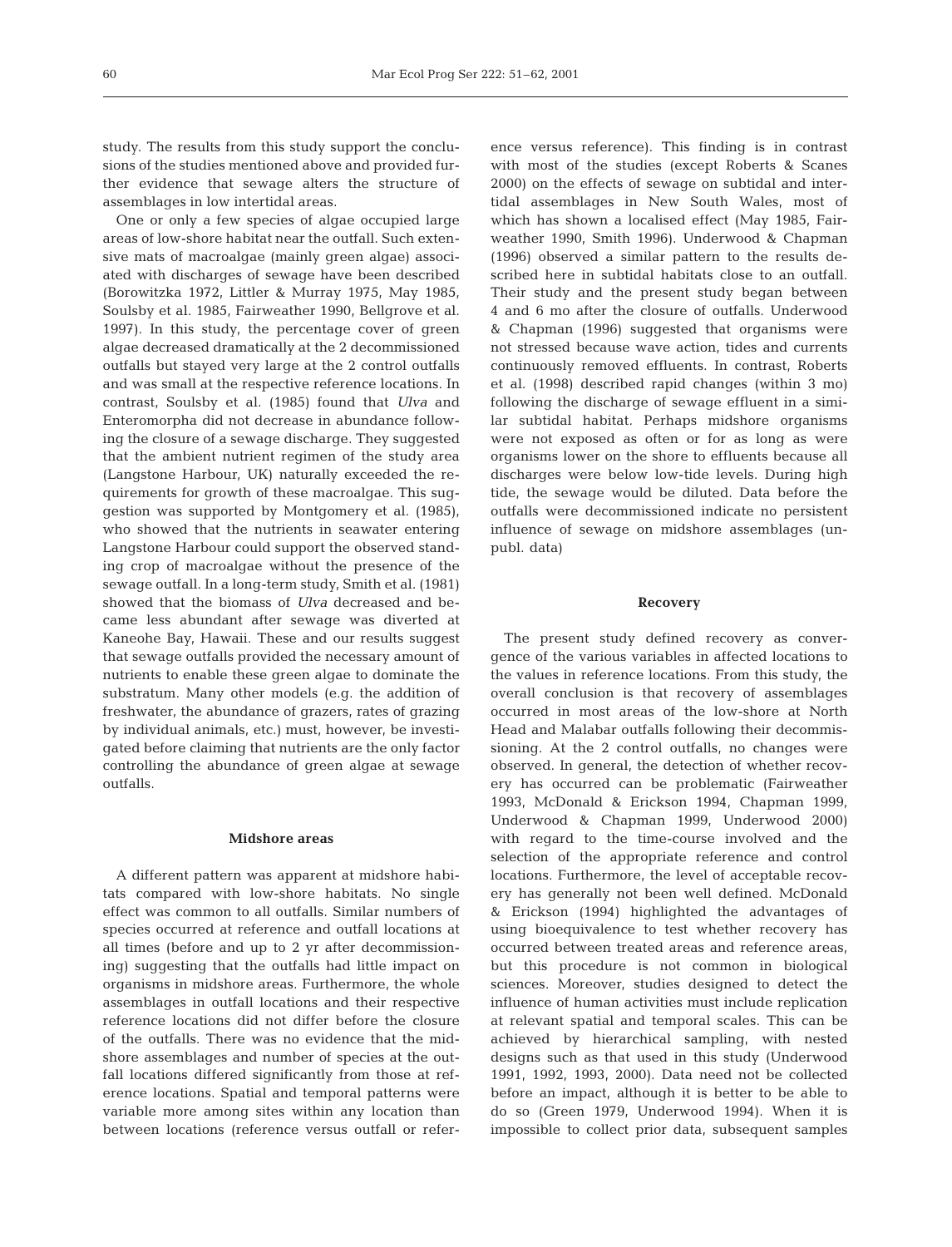must be compared with data collected at appropriate reference locations (Bernstein & Zalinski 1983, Underwood 1994). When using asymmetrical designs as advocated by various authors (Underwood 1994, Otway 1995b, Roberts et al. 1998), the number of reference locations sampled must be considered. The present study confirms the importance of making comparisons between a contaminated location and more than 1 reference area. Chapman (1999) suggested that restoration (i.e., after closure of the outfall) cannot be properly assessed without multiple control locations (here, outfalls that continued to operate) and reference locations (ideally, natural undisturbed areas). The use of 2 control outfalls in this study increased the reliability of our finding that the closure of 2 effluents resulted in recovery of intertidal assemblages (Chapman 1999). This study was designed to be able to test the hypothesis that the number of species or abundances of algae would recover after the closure of the outfalls and that such changes would not be due to natural variability or some other larger-scale influences.

It had been predicted that decommissioning 2 outfalls would lead to recovery of the intertidal benthic assemblages at these outfalls. The decommissioning of the outfall led to a recovery (increase in number of species similar to the reference locations and a decrease in abundance of green algae), except at sites where fishermen removed the algae. The primary aim of the closure of the outfalls was to reduce the effluent into beaches for human health issues, but it was also important to test the stated predictions about the recovery of intertidal organisms. If the aim of managerial decisions is recovery, further action is needed to manage fishermen. This requires careful designs to show what happens following changed management of an area. The design to follow the recovery in our study was replicated at 2 decommissioned outfalls and control areas (operational outfalls), each with replicated reference areas and assessments at a hierarchy of spatial scales to allow valid conclusions to be made. In general, spatial and temporal variations must be estimated properly to discern the environmental signal that would identify the real response to a change in management. Otherwise confusion will continue to reign.

*Acknowledgements.* We thank V. Mathews for help with the graphics, W. Green for help with analyses, Drs C. W. McKindsey, M. G. Hoskin and M. G. Chapman, and 4 anonymous referees for constructive advice on earlier drafts of the manuscript. P.A. was supported by an NSERC (Natural Sciences and Engineering Research Council of Canada) Postdoctoral Fellowship. The preparation of the paper was funded by the Australian Research Council through the Centre for Research on Ecological Impacts of Coastal Cities.

#### LITERATURE CITED

- Ajani PA, Roberts DE, Smith AK, Krogh M (1999) The effect of sewage on two bioindicators at Port Stephens, New South Wales, Australia. Ecotoxicology 8:253–267
- Axelrad DM, Poore GCB, Arnott GH, Bauld J, Brown V, Edwards RRC, Hickman NJ (1981) The effects of treated sewage discharge on the biota of Port Phillip Bay, Victoria, Australia. In: Neilson BJ, Cronin LE (eds) Estuaries and nutrients. Humana Press, Clifton, p 279–306
- Banwell K (1996) Structure of intertidal rocky shore assemblages following the removal of sewage. MSc thesis, University of Sydney
- Bellgrove A, Clayton MN, Quinn GP (1997) Effects of secondarily treated sewage effluent on intertidal macroalgae recruitment processes. Mar Freshw Res 48:137–146
- Bernstein BB, Zalinski J (1983) An optimal sampling design and power tests for environmental biologist. J Environ Manage 65:35–43
- Borowitzka MA (1972) Intertidal algal species diversity and the effect of pollution. Aust J Mar Freshw Res 23:73–84
- Brosnan DM, Crumrine LL (1994) Effects of human trampling on marine rocky shore communities. J Exp Mar Biol Ecol 177:79–97
- Brown VB, Davies SA, Synnot RN (1990) Long-term monitoring of the effects of treated sewage effluent on the intertidal macroalgal community near Cape Schanck, Victoria, Australia. Bot Mar 33:85–98
- Calcagno JA, Gappa JL, Tablado A (1997) Growth and production of the barnacle *Balanus amphitrite* in an intertidal area affected by sewage pollution. J Crustac Biol 17: 417–423
- Calcagno JA, Gappa JL, Tablado A (1998) Population dynamics of the barnacle *Balanus amphitrite* in an intertidal area affected by sewage pollution. J Crustac Biol 18:128–137
- CDM (1989) Review of Sydney's beach protection programme. Camp, Dresser & McKee International Inc, Cambridge, MA
- Chapman MG (1999) Improving sampling designs for measuring restoration in aquatic habitats. J Aquat Ecosyst Stress Recov 6:235–251
- Chapman MG, Underwood AJ, Skilleter GA (1995) Variability at different spatial scales between a subtidal assemblage exposed to the discharge of sewage and two control assemblages. J Exp Mar Biol Ecol 189:103–122
- Clarke KR (1993) Non-parametric multivariate analyses of changes in community structure. Aust J Ecol 18:117–143
- Clayton MN, King RJ (1990) Biology of marine plants. Longman Cheshire, Melbourne
- Eberhert LL, Thomas JM (1991) Designing environmental field studies. Ecol Monogr 61:53–73
- Fairweather PG (1990) Sewage and the biota on seashores: assessment of impact in relation to natural variability. Environ Monit Assess 14:197–210
- Fairweather PG (1993) Links between ecology and ecophilosophy, ethics and the requirements of environmental management. Aust J Ecol 18:3–19
- Glasby TM (1997) Analysing data from post-impact studies using asymmetrical analyses of variance: a case study of epibiota on marinas. Aust J Ecol 22:448–459
- Green RH (1979) Sampling design and statistical methods for environmental biologists. Wiley, Chichester
- Kingsford MJ, Underwood AJ, Kennelly SJ (1991) Humans as predators on rocky reefs in New South Wales, Australia. Mar Ecol Prog Ser 72:1–14
- Littler MM, Murray SN (1975) Impact of sewage on the distribution, abundance and community structure of rocky intertidal macro-organisms. Mar Biol 30:277–291